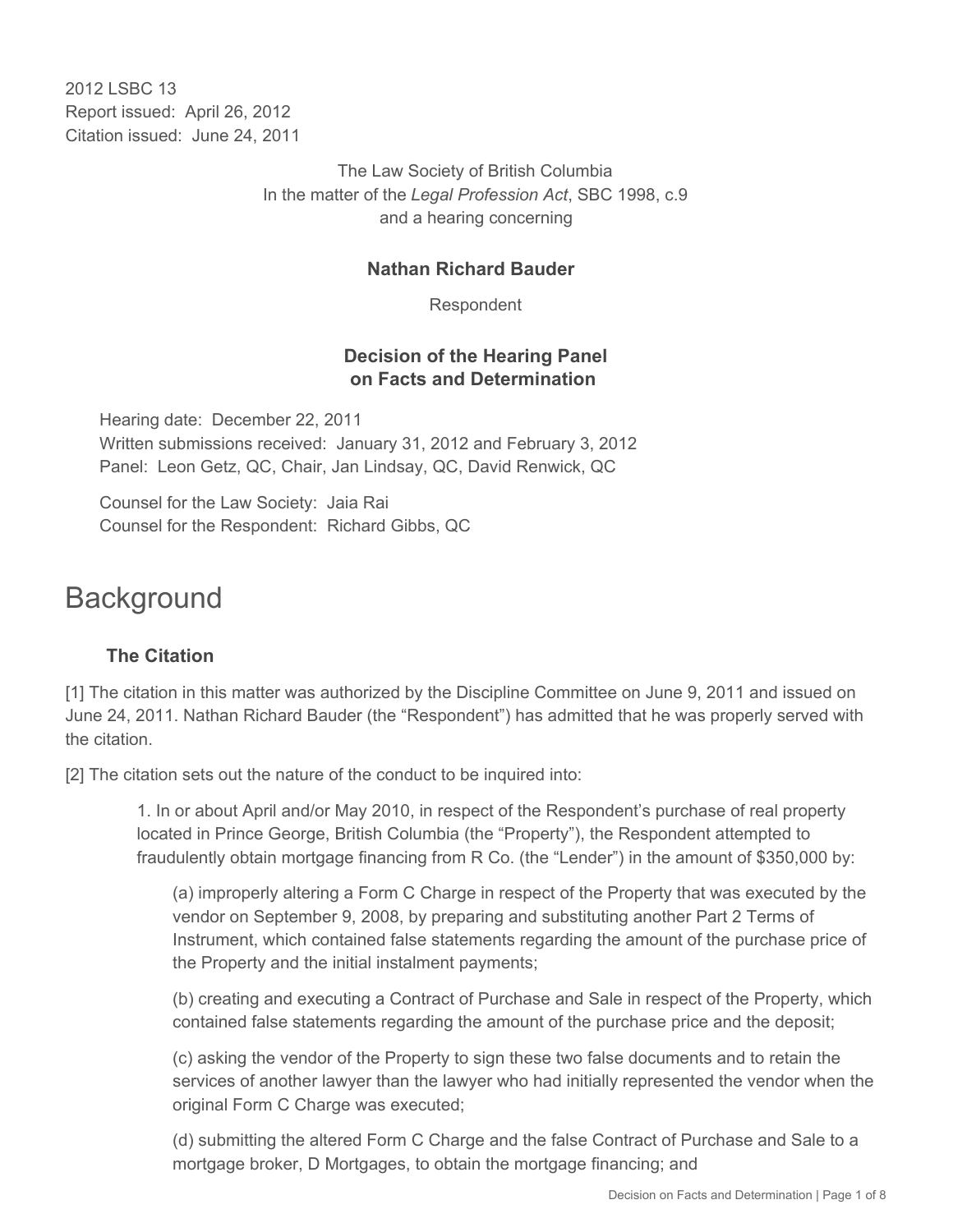(e) falsely representing in a mortgage commitment, which the Respondent signed on April 29, 2010 and certified to be true and correct, that the purchase price of the Property was \$450,000 and the down payment was \$100,000.

## **ADMISSIONS**

[3] The Law Society and the Respondent, through counsel, filed an Agreed Statement of Facts ("ASOF"), which was marked as Exhibit 1 in these proceedings.

[4] The ASOF sets out, among other things, an admission that the Respondent's conduct in attempting to fraudulently obtain mortgage financing contrary to Chapter 2, Rule 1 and Chapter 4, Rule 6 of the *Professional Conduct Handbook* constituted conduct unbecoming a lawyer.

#### **ISSUE**

[5] This matter came before the Panel on December 22, 2011 wherein counsel for the Law Society and for the Respondent urged the Panel to accept that the conduct amounted to conduct unbecoming rather than professional misconduct. The Panel was not satisfied that conduct in this case amounted to conduct unbecoming and asked counsel for further written submissions, which were provided to the Panel in early February, 2012. Counsel for the Respondent and the Law Society, again, in their written submissions maintained that the conduct was conduct unbecoming.

[6] Therefore, the Panel is required to determine whether, in these circumstances, the conduct complained of amounts to professional misconduct or conduct unbecoming.

[7] We are satisfied that each of the allegations set out in the citation amount to professional misconduct and not conduct unbecoming.

## **THE FACTS**

[8] The following are the relevant facts based on the ASOF:

1. The Respondent was admitted to the Bar of the Province of British Columbia on May 8, 2002.

2. The Respondent practises primarily in the areas of criminal, family and real estate law. He initially practised in Prince George; however in July 2005 he established his law corporation and worked in Fort Nelson. In September 2008, he opened a branch office in Prince George, which he subsequently closed in September 2010. He continues to practise in Fort Nelson. In September 2008, Mr. Bauder, through his law corporation, entered into an agreement (the "Right to Purchase") to purchase the Property from N Ltd. (the "Vendor").

3. Mr. Bauder prepared the Form C (the "Original Form C"). The Original Form C was signed by MF on behalf of the Vendor, on September 9, 2008 and by Mr. Bauder, as authorized signatory for his law corporation and in his personal capacity as guarantor, on September 17, 2008.

4. The Original Form C provided that the purchase price for the Property was \$350,000 plus GST, with a \$10,000 deposit and provisions for monthly payments. The purchase was to be completed on September 1, 2010.

5. The Vendor was represented by David Jones, a lawyer with Hope Heinrich LLP.

6. Mr. Bauder paid the \$10,000 deposit and made monthly payments pursuant to the terms of the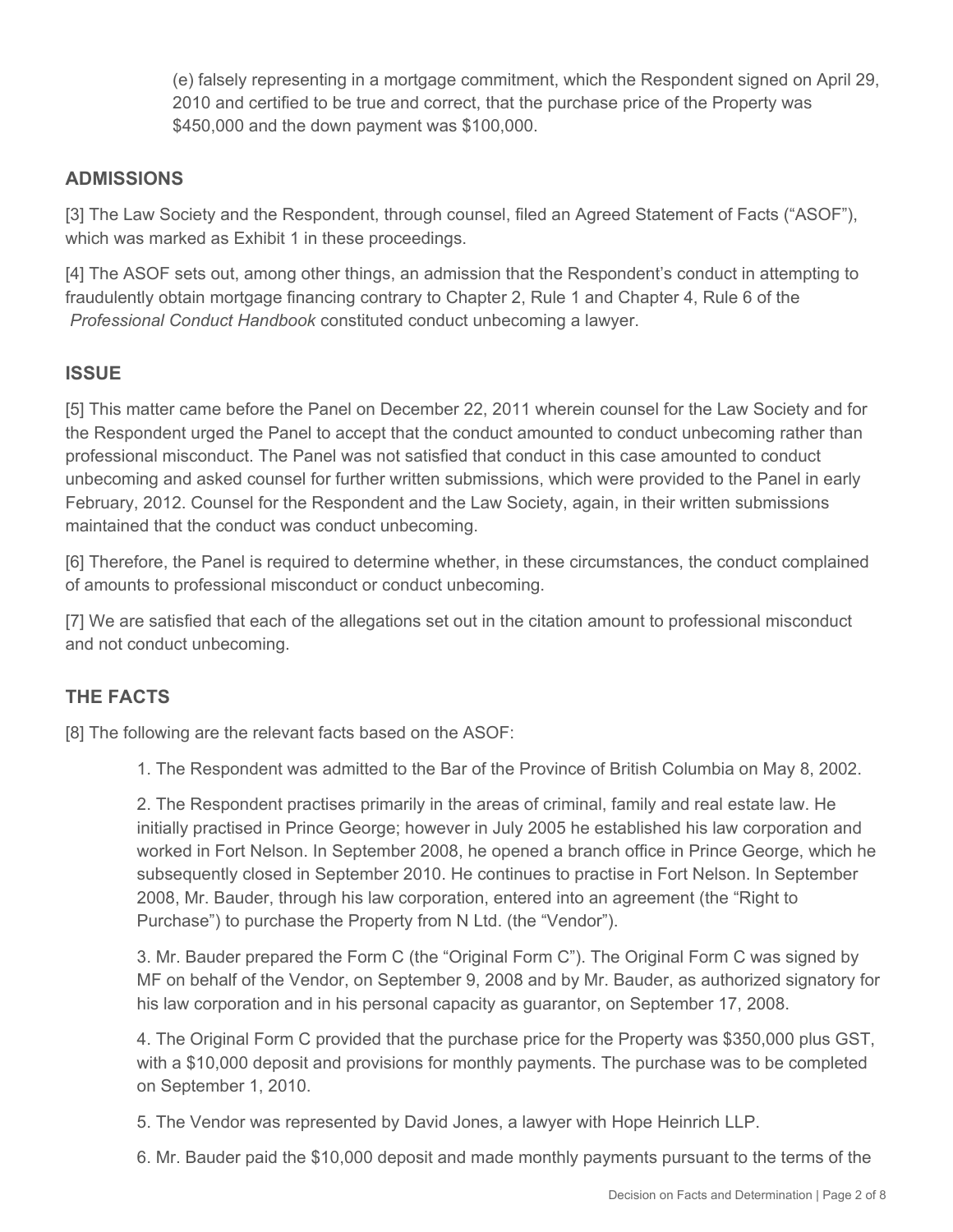Original Form C from October 1, 2008 until to April 1, 2010.

7. In April, Mr. Bauder and MF agreed that the new completion date would be May 7, 2010 and that Mr. Bauder was to purchase the Property in his own name rather than through his law corporation.

8. In April 2010, Mr. Bauder prepared the following documentation:

(a) a new Part 2 Terms of Instrument, which he attached to the executed Original Form C (the "Altered Form C");

(b) a Contract of Purchase and Sale (the "Contract"), which was backdated to September 9, 2008, and showed the purchaser as Mr. Bauder rather than his law corporation; and

(c) an Addendum to the Contract of Purchase and Sale dated April 29, 2010 showing the new completion date of May 7, 2010.

The Altered Form C and the Contract contained false statements regarding the purchase price and deposit. The purchase price was stated as \$450,000, not \$350,000, and the deposit was stated as \$100,000, not \$10,000, which had been paid by way of four monthly installments.

9. Mr. Bauder asked MF to sign the Contract and initial the Altered Form C knowing that the documents were not reviewed by Mr. Jones or any other lawyer on behalf of the Vendor. He submitted these documents to a mortgage broker to obtain mortgage financing and was approved for a mortgage in the amount of \$350,000 based on false representations made by Mr. Bauder.

## **Allegation 1(a) and 1(b): Creation of Altered Form C and Contract**

10. As of April 2010, Mr. Bauder had only paid a \$10,000 deposit together with the monthly payments as set out in the Original Form C and not the \$100,000 as noted in the Altered Form C.

11. The Altered Form C which contained the revised Part 2 Terms of Instrument included false statements that:

(a) the purchase price was \$450,000; and

(b) he had paid four instalments of \$25,000, paid September 15, 2008, January 15, 2009, September 15, 2009 and January 15, 2010.

12. In April 2010, Mr. Bauder prepared the Contract, which was falsely dated September 9, 2008 and identified Nathan Bauder as the purchaser rather than his law corporation and falsely stated that the purchase price for the Property was \$450,000 and that the deposit of \$100,000 had been made by way of four instalment payments.

13. Mr. Bauder executed the Contract and initialed the Altered Form C.

## **Allegation 1(c): Asking Vendor to Sign the Contract and Altered Form C and to Retain Services of a New Lawyer**

14. On April 29, 2010 Mr. Bauder asked MF to sign the Contract and initial the Altered Form C, which he did. The Addendum to the Contract of August 2010 changing the completion date from September 1 to May 7, 2010 was also signed by MF.

15. Mr. Bauder did not advise MF to seek independent legal advice from Mr. Jones or any other lawyer. Instead, he told MF that he would "take care of all of the paperwork and look after everything."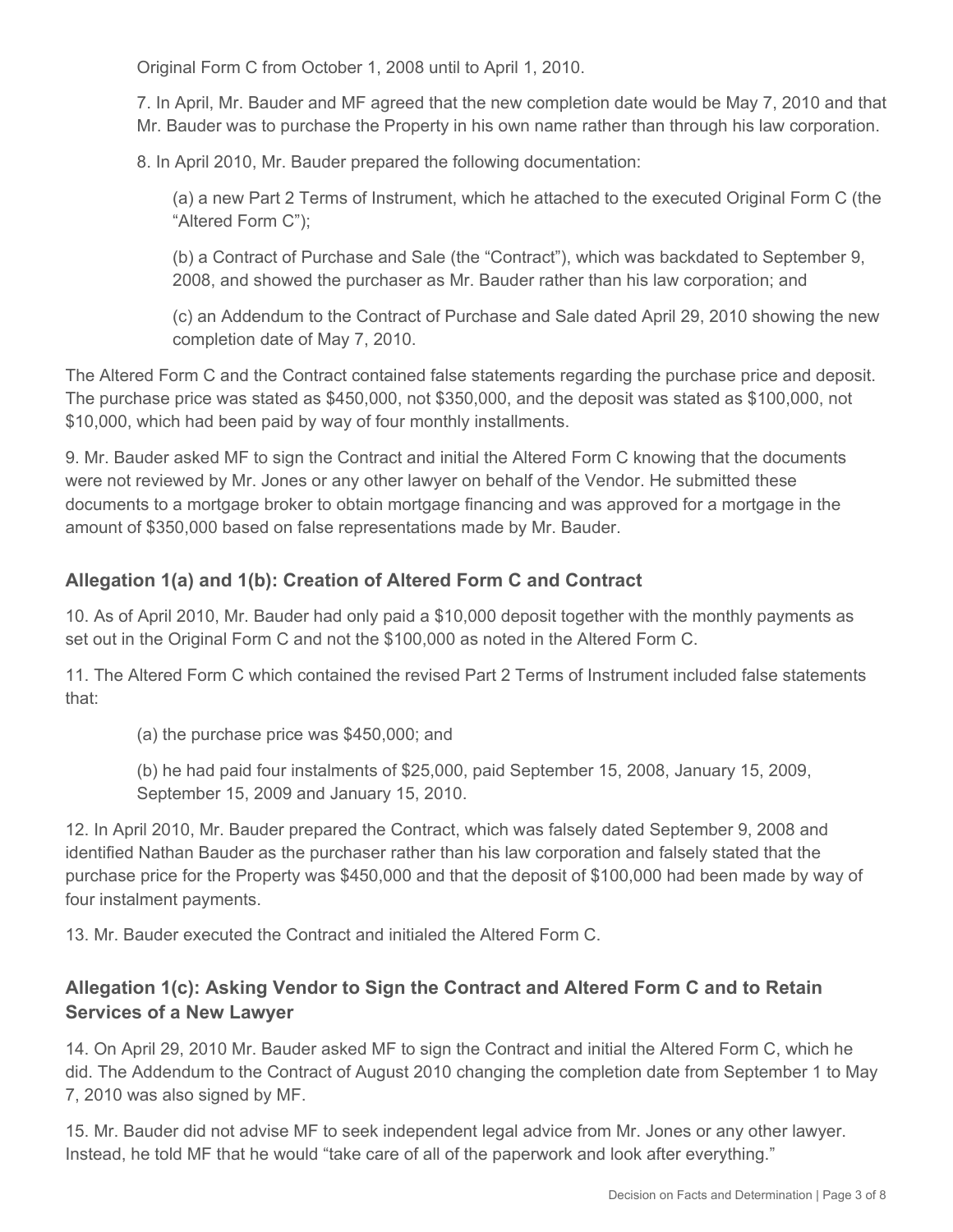# **Allegation 1(d): Submission of Altered Form C and Contract to Mortgage Broker to Obtain Mortgage Financing**

16. On April 28, 2010, Mr. Bauder applied for a mortgage in the amount of \$350,000, through D Mortgages to finance the purchase of the Property. In his application dated April 28, 2010, he stated the purchase price for the property was \$450,000 and that he had \$90,000 in equity in the Property. He executed a consent form confirming the information given on the application was true and correct and acknowledged that he knew the information was being used for the purposes of obtaining mortgage financing. He verbally advised the mortgage broker that he had made the four payments of \$25,000 to the Vendor represented his equity.

17. On April 29, 2010, Mr. Bauder gave D Mortgages copies of the Contract and the Altered Form C knowing that the broker would rely on these false documents in consideration of his mortgage application. He also provided the mortgage broker with a payout statement which he had obtained from the Vendor showing the balance owing as \$325,205.56.

## **Allegation 1(e): False Representations in the Mortgage Commitment**

18. On April 28, 2010 the Lender provided a mortgage commitment to Mr. Bauder in the amount of \$350,000 based on the false representations made by Mr. Bauder in his mortgage application.

19. On April 29, 2010, Mr. Bauder executed the mortgage commitment which required him to establish that the down payment in the amount of \$100,000 was made from his accumulated savings. This condition was subsequently waived at Mr. Bauder's request.

20. By executing the mortgage commitment, Mr. Bauder accepted the terms of the mortgage and certified that the information given on his mortgage application was true and correct.

21. On May 5, 2010, Mr. Bauder retained Stephen Wing to represent him in connection with the completion of the purchase of the Property. Mr. Wing was also retained by the Lender.

22. Mr. Bauder did not disclose to Mr. Wing the existence of the Original Form C and instead provided him with a copy of the Contract and Altered Form C.

23. On May 5, 2010, Mr. Bauder advised Mr. Wing that Mr. Jones was representing the Vendor. On May 6, 2010, he advised Mr. Wing that Jason LeBlond would be acting for the Vendor.

24. On May 6, 2010, Mr. Bauder executed closing documents prepared by Mr. Wing, which included:

(a) the Property Tax Transfer Return falsely stating a gross purchase price (and fair market value) of \$450,000 with \$100,000 being paid in cash and \$350,000 in financing from the Lender;

(b) the Buyer Statement of Adjustments falsely stating the purchase price to be \$450,000 with \$124,794.33 having been paid by Mr. Bauder to the Vendor and the balance of mortgage proceeds of \$13,964.79 due to Mr. Bauder.

25. At the time Mr. Bauder signed the Property Transfer Return and Buyer Statement of Adjustments, he knew that the information was false and misleading.

26. Also on May 6, 2010, Mr. Bauder signed a Disclosure Statement that provided inter alia a form that stated there were no amendments to the purchase price or deposit after the date on which the Agreement for Purchase and Sale was signed. He also signed the Form B Mortgage in the amount of \$350,000.

27. At the time Mr. Bauder signed the Disclosure Statement and the Form B Mortgage, he knew that the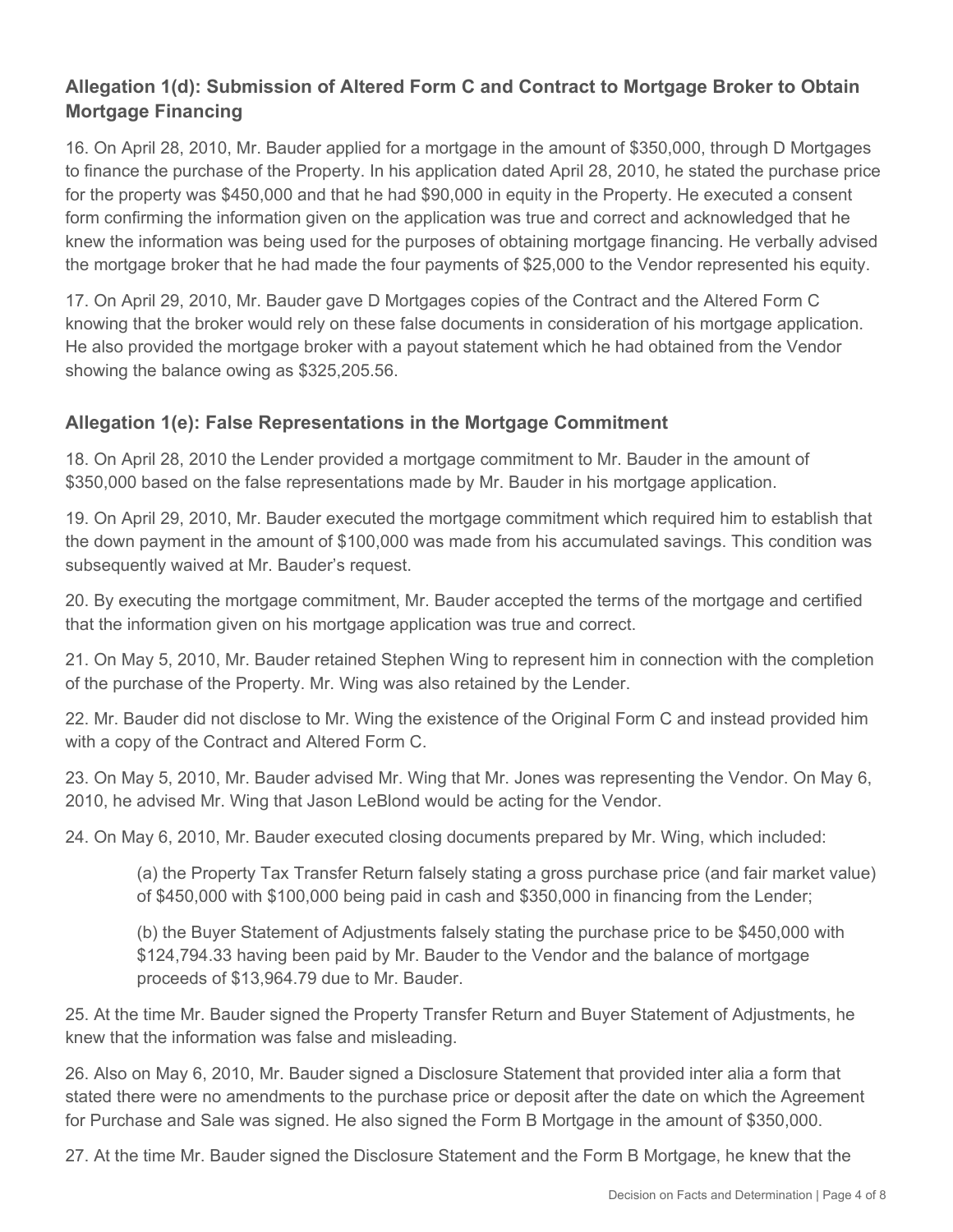mortgage funds were being advanced by the Lender based on false and misleading statements. Based on the false information, Mr. Bauder knew that Mr. Wing would be preparing the documentation based on a purchase price of \$450,000 and a deposit of \$100,000 and that the Statements of Adjustment would falsely reflect the purchase price and amounts paid.

28. In early May, 2010, Mr. Bauder approached Jason LeBlond, a lawyer he shared office space with, and asked Mr. LeBlond to witness some documents to be signed by MF in connection with the conveyance. Mr. LeBlond is a criminal defence lawyer and does not practise in the area of real estate conveyance.

29. Neither Mr. Bauder nor MF advised Mr. LeBlond that Mr. Jones had previously represented the Vendor.

30. On May 6, 2010, Mr. LeBlond was in court and was unable to complete the documentation when Mr. Bauder and MF arrived at his office. As a result, Mr. Bauder had George Leven, another criminal defence lawyer who shared office space with Mr. LeBlond, witness MF's signatures on the documents, which he did as a favour to Mr. LeBlond.

31. As there was some concern over a payment of GST, MF subsequently contacted Mr. Jones and as a result of those discussions a complaint was made by Mr. Jones to the Law Society.

## **DISCUSSION**

[9] Counsel have provided numerous case authorities that differentiate between professional misconduct and conduct unbecoming. The common theme in those cases suggests that conduct in a lawyer's personal or private capacity that brings discredit upon the legal community is appropriately dealt with as conduct unbecoming, whereas professional misconduct arises from conduct that occurs in a lawyer's professional capacity. We accept this distinction.

[10] Conduct unbecoming is defined in the *Legal Profession Act*, whereas professional misconduct is not. Conduct unbecoming a lawyer is defined as:

A matter, conduct or thing that is considered, in the judgment of the benchers or a panel, (a) to be contrary to the best interests of the public or of the legal profession, or (b) to harm the standing of the legal profession.

(*Legal Profession Act*, section 1).

[11] In addition, Chapter 2, Rule 1 of the *Professional Conduct Handbook* states that a lawyer:

. . . must not, in private life, extra-professional activities or professional practice, engage in dishonorable or unquestionable conduct that casts a doubt on the lawyer's professional integrity or confidence, or reflects adversely on the integrity of the legal profession or the administration of justice.

[12] In *Law Society of BC v. Lloyd*, [2003] LSDD No. 5, Mr. Margetts, QC, as a single Bencher panel, found that the respondent's conduct in failing to ensure that his client obtained independent legal advice constituted professional misconduct. He notes, at paragraph 16:

The term "professional misconduct" carries with it a more substantive element of the failure to discharge a professional, rather than a personal responsibility. In *Cordery on Solicitors*, 6th ed. at page 514, it is stated:

If it is shown that a solicitor, in pursuit of his profession, has done something with regard to it which would reasonably be regarded as disgraceful or dishonourable by his professional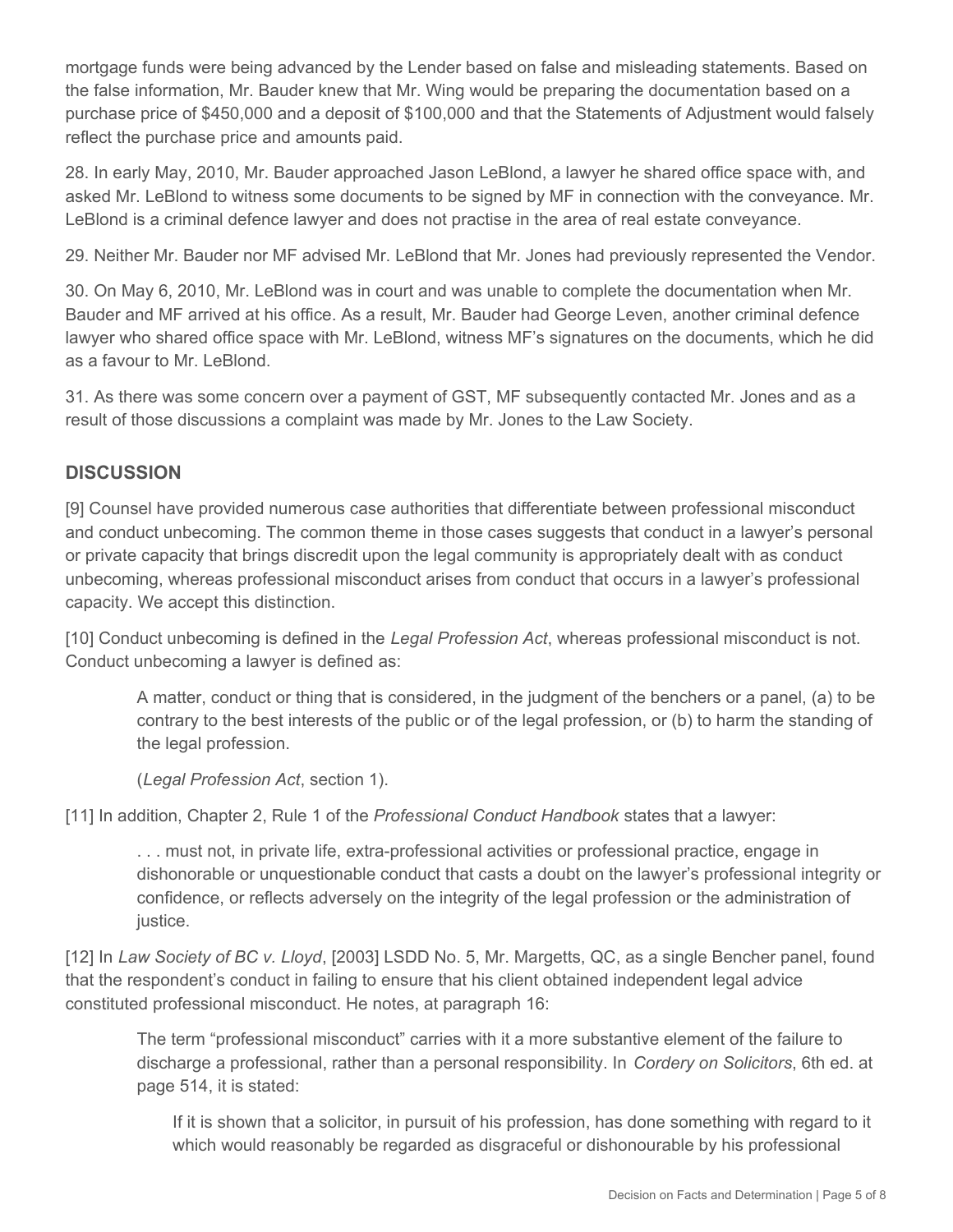brethren of good repute and competency, then it is open to the disciplinary committee to say that he has been guilty of professional misconduct.

In *Lloyd* the lawyer drafted a codicil giving himself one-half of the estate (which he ultimately gave to charity) without suggesting that his client obtain independent legal advice.

[13] Although the test stated no longer holds in British Columbia, the requirement that the conduct be taken in pursuit of his or her profession continues.

[14] In *Law Society of Upper Canada v. Grmovsek*, [2011] LSDD No. 162, the lawyer was convicted of criminal offences relating to insider trading. He had conspired with his law school classmate in benefiting from tips that had been provided to him by his classmate who was involved in the corporate transactions. The lawyer purchased shares or short sold shares depending on the situation. The panel held that, notwithstanding that the frauds perpetrated by the respondent affected his honesty, trustworthiness and fitness as a lawyer, none of the conduct was in his professional capacity.

[15] In *Law Society of BC v. Suntok*, 2005 LSBC 29, the lawyer was convicted of assaulting an ex-girlfriend, and the panel found that his conduct was conduct unbecoming a lawyer. Ms. Schmit, QC, at paragraph 14, stated:

"Conduct Unbecoming" is classically defined as conduct that occurs outside the core practice of law.

[16] In *Law Society of Prince Edward Island v. Lawyer 94-01*, [1994] LSDD No. 11, the panel considered the conduct of the lawyer who testified as a witness in the Tax Court of Canada and whose testimony was criticized by the Judge with respect to the documents he prepared. His testimony was found to be professional misconduct. The panel considered the definition in an article entitled "The Disciplinary Process of the Law Society of Upper Canada" *Advocates Quarterly*, Vol. 8, Number 1, May 1987, for professional misconduct:

In general, "professional misconduct" must consist of conduct in the context of a member's profession and generally will involve the member in his role as a barrister and solicitor in dealing with a client, other members, the court or the Law Society. A member's conduct in a private capacity will generally not amount to professional misconduct *unless it may reasonably be seen to be an outgrowth of his professional activities or status*, such as borrowing money from a person who is not a client but reasonably believes that a solicitor-client relationship exists.

#### [emphasis added]

[17] The panel went on to cite with approval examples that constitute professional misconduct as noted in *Lawyers and Ethics: Professional Responsibility and Discipline*, by Gavin McKenzie, 1993, Carswell, Toronto, at page 26-24:

- (iii) creating false documents;
- (v) destroying or concealing documents in furtherance of an unlawful scheme;
- (vi) assisting clients in an attempt to defraud creditors;
- (x) attempting to mislead clients, other lawyers, the law society, or others;
- (xi) attempting to defraud a legal aid plan;
- (xii) attempting to obtain financial benefits to which a lawyer is not entitled;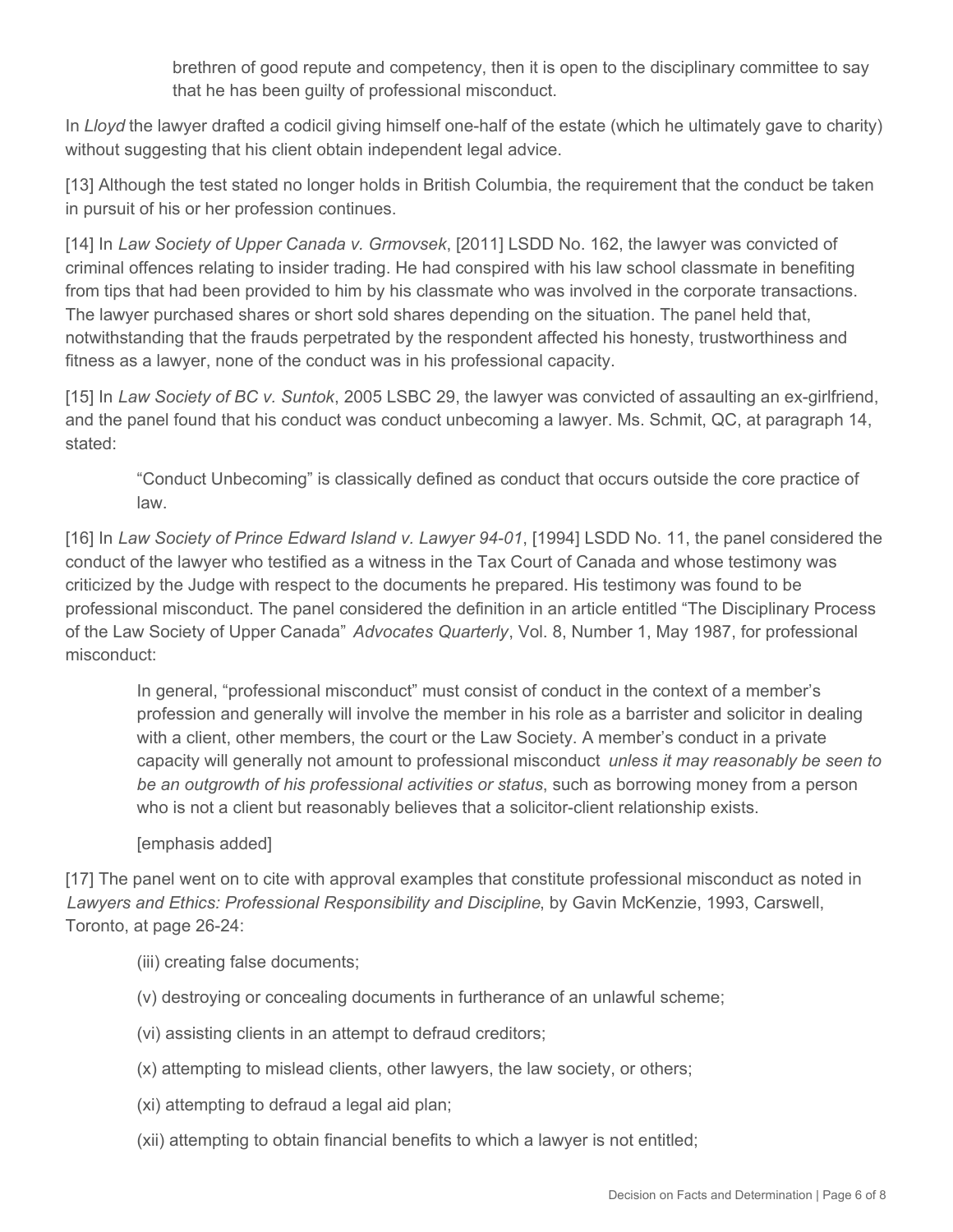(xiv) suborning perjury or otherwise fabricating evidence.

[18] In *Cwinn and Law Society of Upper Canada*, [1980] OJ No. 3548, on appeal from an Order of Convocation disbarring the appellant solicitor for conduct unbecoming, the Divisional Court noted at Paragraph 5:

It has been the traditional view that "professional misconduct" related to conduct while actually engaged as a barrister and solicitor, and that "conduct unbecoming" relates to conduct not in the course of the practice of law.

In that case the various allegations of sexual misconduct with underage young women were the subject matter of the complaint.

[19] In *Law Society of Upper Canada v. Chodos*, [1996] LSDD No. 42, the lawyer was sued by a former client after he had an affair with the former client's wife. The former client was successful in obtaining a judgment for breach of fiduciary duty, and the lawyer was involved in an elaborate scheme to conceal his assets. The panel, at page 19, stated:

I have already indicated that Mr. Chodos' conduct appears to be, if not strictly in relation to his professional life, certainly in a grey area between his professional and personal life, but even where the conduct complained of is clearly and exclusively done within a lawyer's personal sphere as opposed to his or her professional sphere, the principles underlying the rules, regulations and guidelines of the Law Society remain applicable. The determination of whether the charge is one of professional misconduct or conduct unbecoming is dependent upon the sphere in which the conduct occurs, but the immutable principle of integrity continues to govern the lawyer's conduct regardless of the sphere.

In that case, he was not charged with professional misconduct but was charged with conduct unbecoming.

[20] This Panel must determine whether the Respondent's actions amount to professional misconduct or conduct unbecoming a lawyer.

[21] We must determine in which sphere were the activities complained of; personal or professional.

[22] Once we have made the determination of which sphere we must then determine whether the conduct, as oft noted in the *Law Society of BC v. Martin*, 2005 LSBC 16, discloses a "marked departure from that conduct the Law Society expects of its members."

[23] In this case, we are satisfied that the activities performed by the Respondent were in his sphere as a lawyer. The drafting of the "Form C" and subsequently fraudulently altering it, is not an activity that one would characterize to be in the private life of the Respondent.

[24] We also note, that the Respondent:

(a) drafted the original documents as one would have expected a real estate lawyer to have completed;

(b) fraudulently changed three legal documents including the Altered Form C;

(c) backdated the Contract of Purchase and Sale;

(d) used his position as a lawyer to have the Vendor initial the fraudulent changes without having those documents reviewed by Mr. Jones or any other lawyer;

(e) submitted the false documents to obtain mortgage financing.